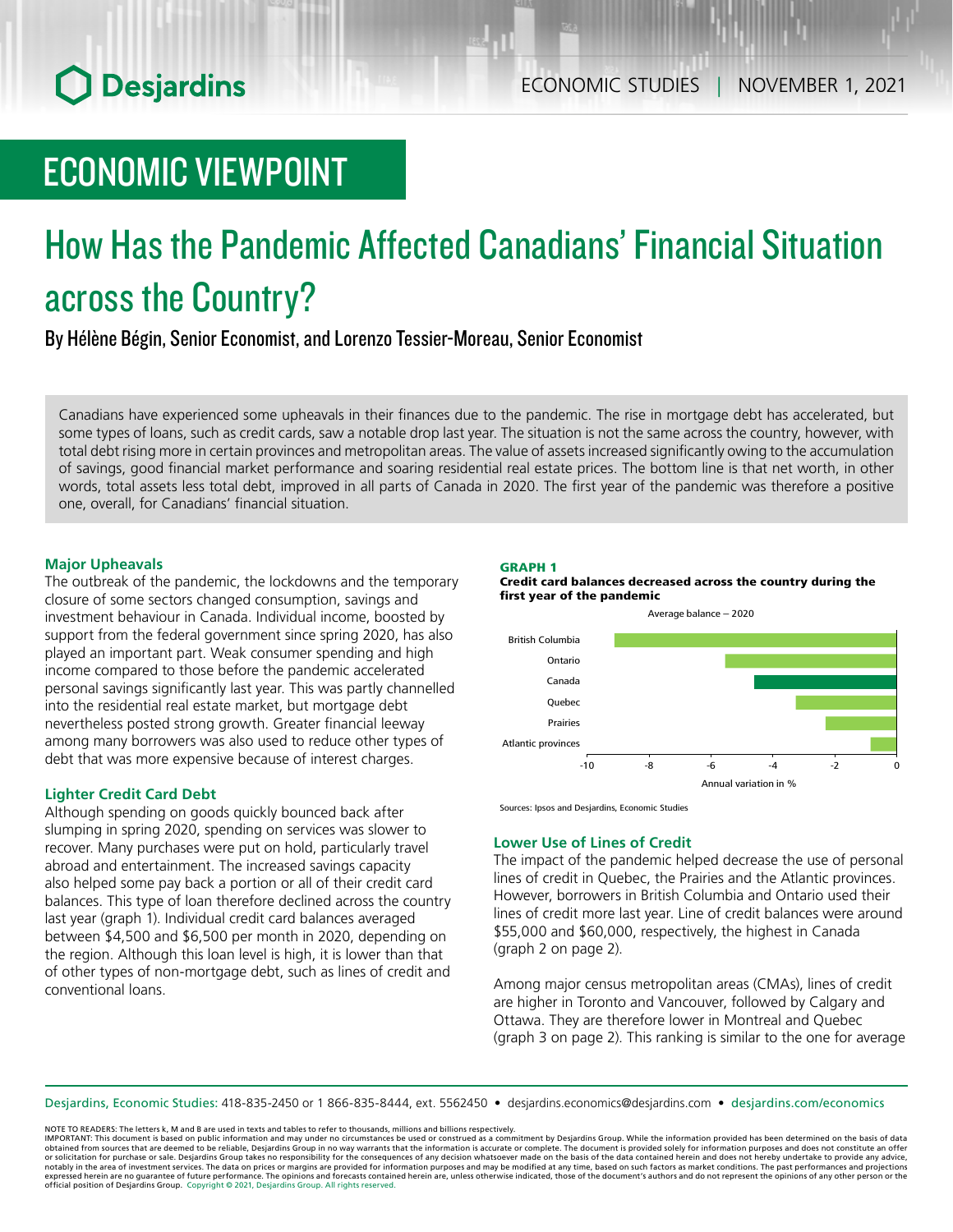#### GRAPH 2



Home equity and conventional lines of credit.

Sources: Ipsos and Desjardins, Economic Studies

### GRAPH 3





CMA: Census Metropolitan Areas; \* Home equity and conventional lines of credit. Sources: Ipsos and Desjardins, Economic Studies

home prices. Borrowers trapped to a greater extent with high mortgage payments in some parts of the country tend to use their lines of credit more. In the case of home equity lines of credit, those linked to higher value homes usually provide higher credit limits.

## **Personal Loans: Little Pandemic Effect**

Personal loans are often tied to the purchase of durable goods such as recreational or motor vehicles or furniture, household appliances and electronics. The rapid recovery in consumer spending once lockdowns were lifted therefore fuelled this type of loan. Conventional personal loans did not decrease in 2020 despite the pandemic. Repayment plans spanning several years and fixed monthly payments do not lend themselves as well to accelerated repayment. Personal loans are therefore less flexible, which limits their use. Borrowers prefer home equity lines of credit, which generally have a lower interest rate and a higher authorized loan amount. Last year, the average personal loan amount was between \$20,000 and \$30,000, depending on the region (graph 4).

## GRAPH 4

Personal loans are lower in Quebec



Sources: Ipsos and Desjardins, Economic Studies

### **Strong Growth in Mortgage Debt**

According to a recent Statistics Canada [survey](https://www150.statcan.gc.ca/n1/fr/pub/11-621-m/11-621-m2021004-eng.pdf?st=7YH8I16q), mortgage credit saw unprecedented growth in Canada in 2020. Bustling residential activity and soaring prices led to this acceleration. Large-scale telework, the need for many to have more space at home and the financial leeway created by lower living expenses dramatically boosted demand for new and existing homes after the start of the pandemic. Many buyers who continued to be employed were in a better financial position to take on higher debt. However, some borrowers struggled to make their mortgage payments and suspended them for a number of months through deferral programs offered by financial institutions. Their loan balances therefore did not decrease as would normally be the case.

Provincially, average mortgage debt grew faster in Ontario and British Columbia, where prices are considerably higher than anywhere else in Canada (graph 5). Quebec is right on Ontario's heels, however, followed by the Atlantic provinces and the Prairies. The average mortgage balance increased between 5% and 10% last year in three major metropolitan areas, namely Montreal, Toronto and Vancouver. However, the average mortgage amount is still much lower in Montreal due to less exorbitant prices (graphs 6 and 7 on page 3).

#### GRAPH 5

### Mortgage debt rose more in Ontario and British Columbia



\* Excluding individuals without a mortgage. Sources: Ipsos and Desjardins, Economic Studies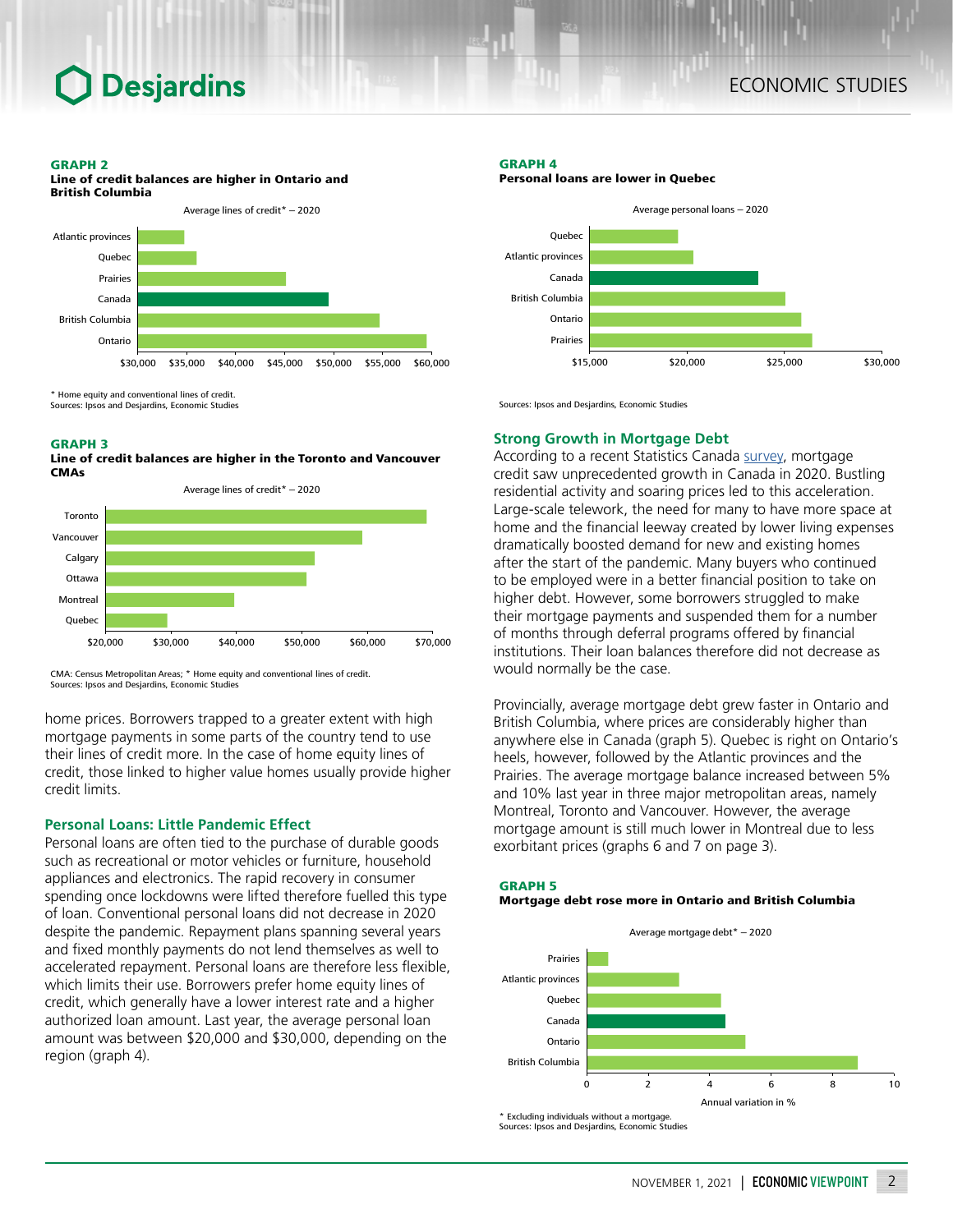## **Desjardins**

#### GRAPH 6



Mortgage debt is still lower in the Quebec and Montreal CMAs

CMA: Census Metropolitan Areas; \* Excluding individuals without a mortgage. Sources: Ipsos and Desjardins, Economic Studies

## GRAPH 7

## Substantial difference in existing home prices in CMAs



CMA: Census Metropolitan Areas

Sources: Canadian Real Estate Association and Desjardins, Economic Studies

## **Aside from Debt, Assets Also Factor into the Equation**

Despite smaller credit card and personal line of credit balances last year, strong mortgage credit growth drove up average debt as a whole across the country (graph 8). The level differs from coast to coast, however (graphs 9 and 10). Mortgage loans, which account for roughly 75% of personal debt, are behind this widespread increase in total borrowing. Canadians' overall financial situation, however, did not deteriorate last year because the value of assets outpaced that of debt.

Assets fall into two main categories: real estate assets (residential properties and recreational and motor vehicles) and financial assets, including chequing and savings accounts as well as all types of investments<sup>1</sup> (stocks, bonds, mutual funds and guaranteed investment certificates). Close to 60% of individuals have financial investments in Canada. This proportion is higher in British Columbia (62.6%) and Ontario (62.1%), but below 50% in Quebec and the Atlantic provinces.

#### GRAPH 8





Sources: Ipsos and Desjardins, Economic Studies

GRAPH 9

#### The value of total debt is lower in Quebec and Eastern Canada



Indebted individuals only. Sources: Ipsos and Desjardins, Economic Studies

#### GRAPH 10





CMA: Census Metropolitan Areas; \* Indebted individuals only. Sources: Ipsos and Desjardins, Economic Studies

The value of financial assets rose sharply during the first year of the pandemic in various parts of the country. The weak spending on services and the rapid rise in income, owing to federal government emergency measures, resulted in a significant accumulation of personal savings last year. As a precaution, some of this accumulation found itself in financial institution chequing and savings accounts.

<sup>1</sup> Excludes the value of pension funds held with an employer.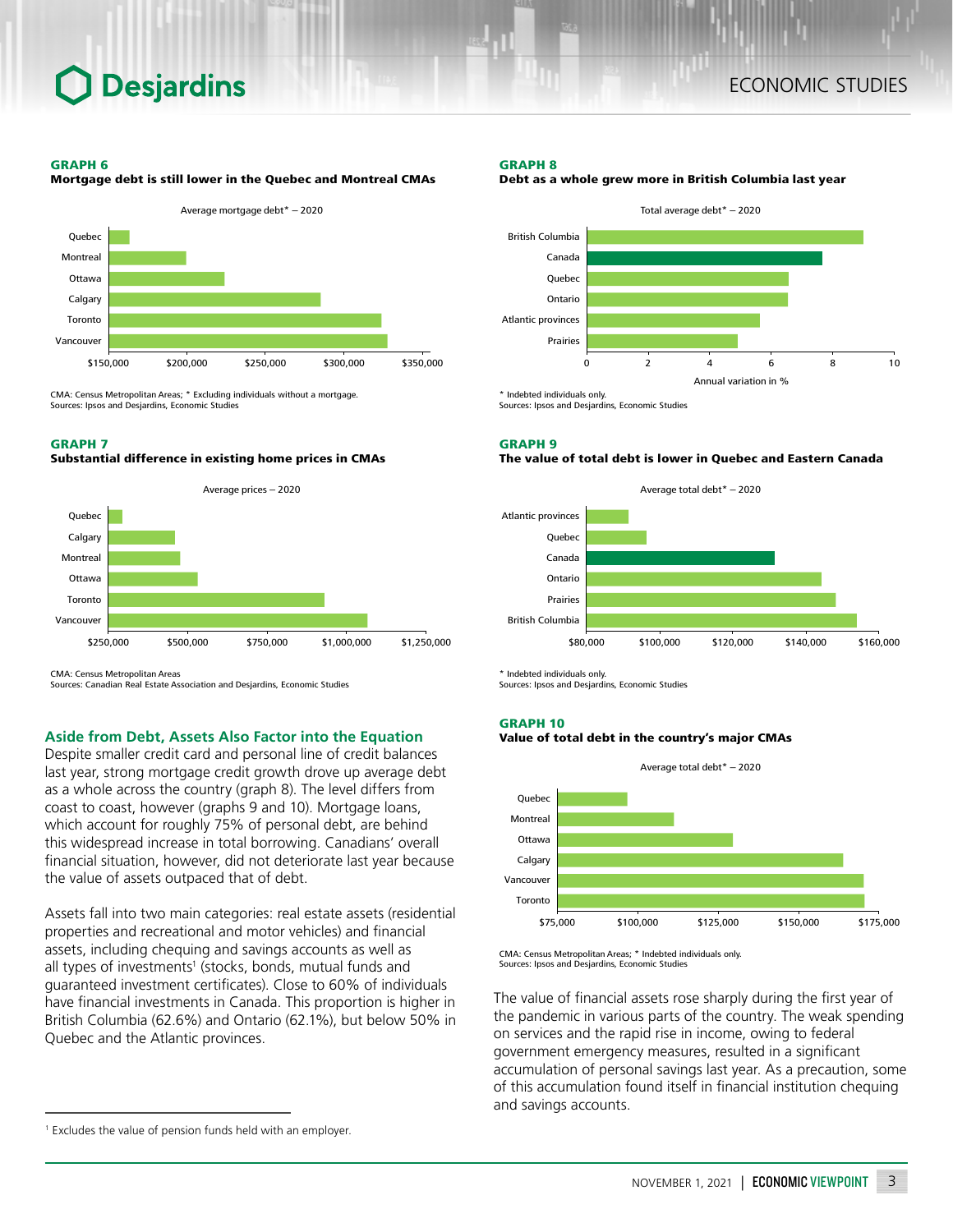## **Desjardins**

Another portion of these extra savings was invested in various investment products, whose value was boosted by solid market performance in 2020. Despite some jolts, all major asset classes saw gains last year (graph 11). Financial asset growth was even significantly more robust than growth in real estate assets, despite the strong appreciation in the residential market (table 1). Nonetheless, the value of financial assets is lower than that of real estate assets in all provinces and major CMAs in Canada.



## Good financial market performance last year



Sources: Datastream and Desjardins, Economic Studies

#### TABLE 1

#### Widespread increase in the value of assets\* during the first year of the pandemic

|                              | <b>REAL ESTATE ASSETS</b>    |                               | <b>FINANCIAL ASSETS**</b>    |                               |  |
|------------------------------|------------------------------|-------------------------------|------------------------------|-------------------------------|--|
|                              | <b>Average level</b><br>2020 | <b>Variation</b><br>2019-2020 | <b>Average level</b><br>2020 | <b>Variation</b><br>2019-2020 |  |
| <b>Atlantic</b><br>provinces | \$300,581                    | $+7.9%$                       | \$122,403                    | n/a                           |  |
| <b>Ouebec</b>                | \$384,613                    | $+8.4%$                       | \$111,962                    | $+35.4%$                      |  |
| Ontario                      | \$859.224                    | $+26.5%$                      | \$185,084                    | $+40.2%$                      |  |
| <b>Prairies</b>              | \$503.334                    | $+10.5%$                      | \$180,732                    | $+39.2%$                      |  |
| <b>British</b><br>Columbia   | \$945.819                    | $+23.3%$                      | \$183,808                    | $+32.3%$                      |  |
| Canada                       | \$660,774                    | $+20.2%$                      | \$162,958                    | $+38.4%$                      |  |

n/a: not available; \* Average asset value per individual; \*\* Excludes the value of employer pension plans. Sources: Ipsos and Desjardins, Economic Studies

## **Key Indicator: Net Worth**

To sum up, debt as a whole rose during the first year of the pandemic, but more moderately than assets (graph 12). Net worth, in other words, total assets less total debt, therefore improved in all parts of Canada in 2020 (table 2). The improvement was more significant in Ontario and British Columbia as a result of a very rapid rise in real estate prices. Net worth was up about 35% in these two provinces, compared to around 25% in Quebec, the Atlantic provinces and the Prairies. There are, however, significant disparities in net worth across Canada due mainly to property values.

#### GRAPH 12

Total assets saw strong growth last year, especially in Ontario and British Columbia



Sources: Ipsos and Desjardins, Economic Studies

TABLE 2

#### Significant increase in net worth\* (assets less debt) across the country in 2020

| <b>PROVINCES</b>             | <b>NET WORTH</b>             |                               |               | <b>NET WORTH</b>             |                               |
|------------------------------|------------------------------|-------------------------------|---------------|------------------------------|-------------------------------|
|                              | <b>Average level</b><br>2020 | <b>Variation</b><br>2019-2020 | <b>CMAs</b>   | <b>Average level</b><br>2020 | <b>Variation</b><br>2019-2020 |
| <b>Atlantic</b><br>provinces | \$275,865                    | $+26.3%$                      | Montreal      | \$342,069                    | $+26.4%$                      |
| <b>Ouebec</b>                | \$291.263                    | $+23.2%$                      | Ottawa        | \$534.329                    | $+41.5%$                      |
| Ontario                      | \$673,814                    | $+36.2%$                      | Toronto       | \$858,230                    | $+35.9%$                      |
| <b>Prairies</b>              | \$443,207                    | $+24.0%$                      | Calgary       | \$569,993                    | $+19.9%$                      |
| <b>British</b><br>Columbia   | \$703.515                    | $+33.7%$                      | Vancouver     | \$846,438                    | $+35.1%$                      |
| Canada                       | \$520,003                    | $+31.6%$                      | <b>Ouebec</b> | \$284,013                    | $+11.0%$                      |

CMA: Census Metropolitan Areas; \* Average asset value per individual. Sources: Ipsos and Desjardins, Economic Studies

Although Canadians' financial situation improved overall since the start of the pandemic, that is not necessarily the case for all borrowers. The situation can vary depending on the income profile, employment status, debt size and savings accumulated over the years. Some borrowers are also struggling more now than before the pandemic to pay back their debt following prolonged job loss, for example. Also, it is not automatically easier to make monthly debt payments when the value of assets rises. In the case of real estate assets, the amount is not available until after the home is sold.

Financial assets are usually more liquid, but their value generally depends on market fluctuations, withdrawal timing and the tax bill associated with the sale of some types of investments. The financial situation, or net worth, is comparable to a photo that can quickly change after a major shock, such as a housing correction, a financial crisis or a significant interest rate hike. Households whose net worth depends on extensive real estate assets financed by large loans are particularly vulnerable to a spike in interest rates. This may not only increase mortgage financing costs, but also negatively affect the value of the real estate asset in the event of a price correction. These risks must be taken into account. Less vulnerable are the approximately 30% of Canadians with no debt.